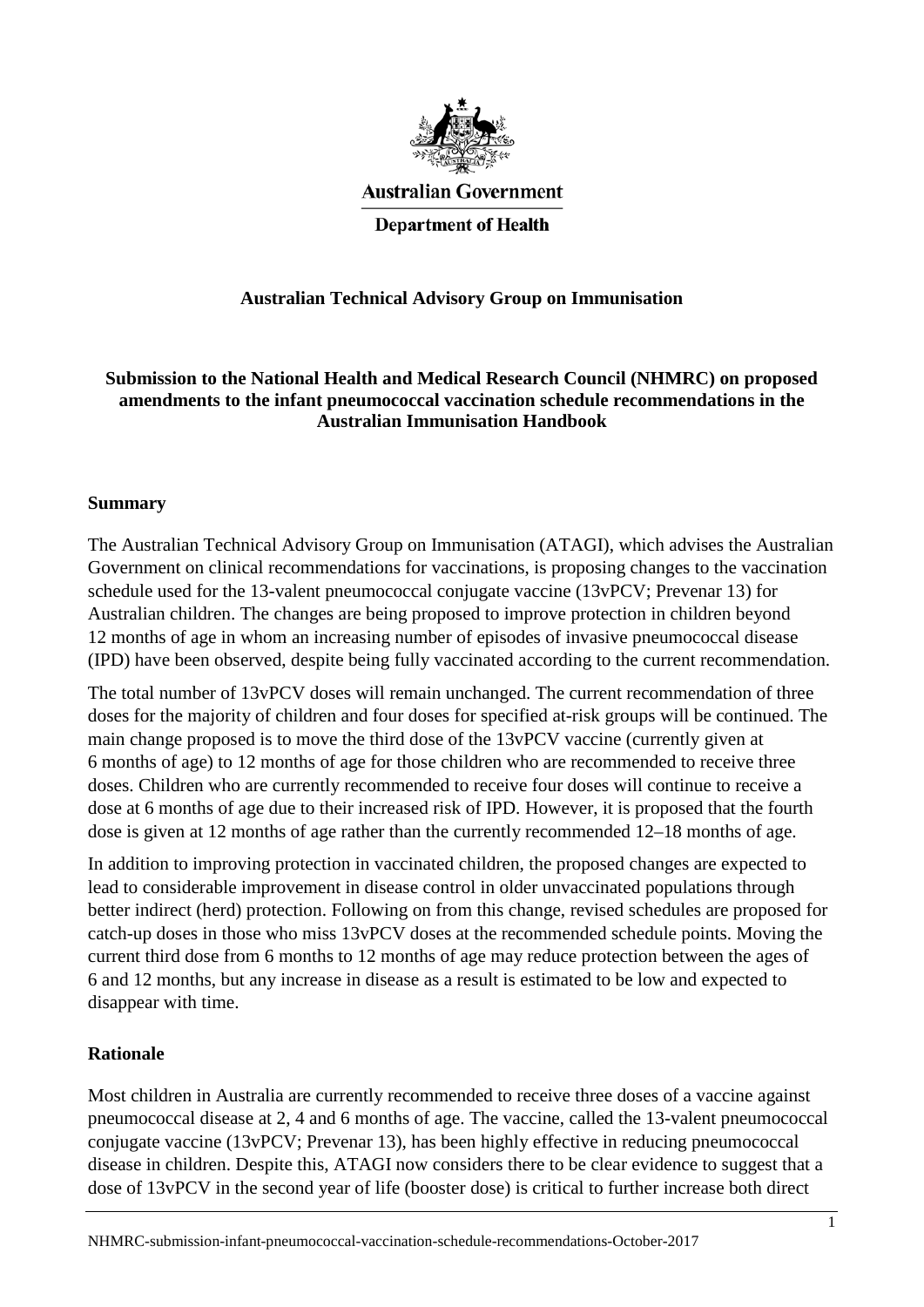and indirect benefits of the childhood 13vPCV program for all Australians. The main reasons for this conclusion are:

- Cases of 13 vPCV vaccine failures in toddlers older than 12 months continue to occur at higher rates than seen in other countries that provide a booster dose of 13vPCV during the second year of life. These vaccine failures were children diagnosed with IPD due to serotypes covered in 13vPCV who had received three infant doses of 13vPCV (at 2, 4, 6 months of age). Although not all children who are vaccinated will be protected, the evidence shows that some children in Australia who have received three doses of 13vPCV in accordance with the current schedule are not being adequately protected beyond the first year of life.
- Other countries that provide a dose of 13vPCV during the second year of life are seeing greater benefits from herd immunity than is currently being achieved in Australia. This is reflected in a lower number of IPD cases due to vaccine serotypes among unvaccinated children and adults. The experience in other countries shows that by providing better protection during the second year of life, Australia also has the potential to reduce the risk of unvaccinated individuals getting IPD due to the serotypes in the 13vPCV.

ATAGI proposes changes to the childhood pneumococcal vaccination schedule so that children currently recommended to receive three infant doses of 13vPCV (at 2, 4 and 6 months of age) instead receive two infant doses (at 2 and 4 months of age) followed by a second year of life booster dose at 12 months of age. It is expected that this change will significantly improve both the direct and indirect protection provided by the childhood 13vPCV program.

Any potential decline in direct protection in infancy due to shifting the third infant dose to the second year of life will have the greatest impact on children with an increased risk of IPD. For children with at-risk conditions for pneumococcal disease and for Aboriginal and Torres Strait Islander children living in the Northern Territory (NT), Queensland (QLD), South Australia (SA) and Western Australia (WA), the current four-dose schedule (three infant doses at 2, 4 and 6 months of age with a second year of life booster) is to be continued. Regarding the timing of the booster dose, 12 months of age is preferred to 12–18 months in order to shorten the interval between the completion of the primary course and the booster dose. Implementing a nationally consistent schedule point for the fourth dose (i.e. at 12 months of age) is expected to contribute to higher vaccination rates through consistent promotion of the infant pneumococcal vaccine schedule.

### **Recommendations**

### **1. ATAGI is seeking NHMRC endorsement on the following recommendation changes for 13vPCV use in children (Table 1)**

| <b>Cohort</b>                                                                                 |                                                 | Schedule in current<br>recommendation* | <b>Schedule in proposed</b><br>recommendation |  |
|-----------------------------------------------------------------------------------------------|-------------------------------------------------|----------------------------------------|-----------------------------------------------|--|
| Children without underlying<br>medical conditions<br>associated with increased<br>risk of IPD | All children in ACT,<br>NSW, TAS or VIC         | $3+0$                                  | $2+1$                                         |  |
|                                                                                               | Non-Indigenous children<br>in NT, QLD, SA or WA | $(2, 4$ and 6 months)                  | $(2, 4$ and 12 months)                        |  |

*Table 1***:** Comparison of current and proposed ATAGI recommendations for 13vPCV schedules in children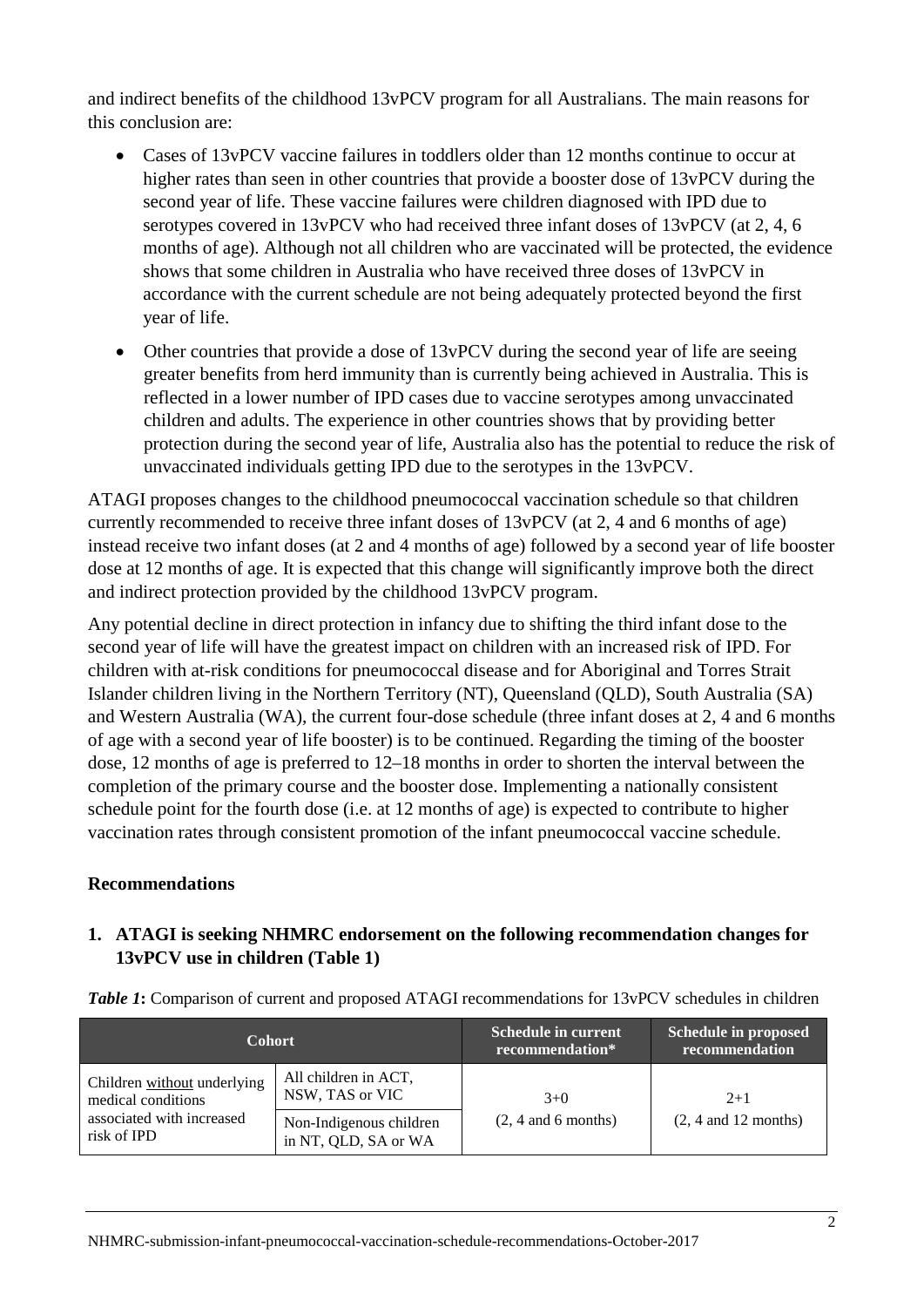| <b>Cohort</b>                                                                                           |                                                                           | <b>Schedule in current</b><br>recommendation*            | Schedule in proposed<br>recommendation |  |
|---------------------------------------------------------------------------------------------------------|---------------------------------------------------------------------------|----------------------------------------------------------|----------------------------------------|--|
|                                                                                                         | Aboriginal and Torres<br>Strait Islander children in<br>NT, QLD, SA or WA | $3+1$<br>$(2, 4, 6 \text{ and } 12 - 18 \text{ months})$ | $3+1$<br>$(2, 4, 6$ and 12 months)     |  |
| All children with underlying medical conditions<br>associated with increased risk of IPD (Attachment A) |                                                                           | $3+1$<br>$(2, 4, 6$ and 12 months)                       | $3+1$<br>$(2, 4, 6$ and 12 months)     |  |

\* See *The Australian Immunisation Handbook* Chapter 4.13 Pneumococcal disease, section 4.13.7 'Recommendations'. [http://www.immunise.health.gov.au/internet/immunise/publishing.nsf/Content/Handbook10-home~handbook10part4~handbook10-4-13](http://www.immunise.health.gov.au/internet/immunise/publishing.nsf/Content/Handbook10-home%7Ehandbook10part4%7Ehandbook10-4-13)

- a) All children, except those specified in (b) below, should receive three doses of 13vPCV at 2, 4 and 12 months of age (called '2+1' schedule) instead of the current schedule with doses at 2, 4 and 6 months of age (called '3+0' schedule).
- b) The following population groups at increased risk of pneumococcal infection should continue to receive four doses of  $13vPCV$  at 2, 4, 6 and 12 months<sup> $\wedge$ </sup> of age (called '3+1' schedule):
	- i. Aboriginal and Torres Strait Islander children living in the NT, QLD, SA and WA
	- ii. Children with underlying medical conditions associated with an increased risk of IPD (i.e. any condition in Attachment A).

^ Note the preferred schedule point for the fourth (last) 13vPCV dose is age 12 months rather than 18 months.

### **2. ATAGI is seeking NHMRC endorsement on the following recommendations for catch-up use of 13vPCV in children (Tables 2a & 2b)**

Schedules for catch-up doses of 13vPCV for children aged <5 years who have not received any pneumococcal conjugate vaccine (PCV) doses or who have only received incomplete courses of PCVs are covered in Tables 2a (for all children with medical condition(s) increasing IPD risk and Aboriginal and Torres Strait Islander children in NT, QLD, SA or WA) and 2b (for all other children).

*Table 2a:* Catch-up schedule for 13vPCV for Aboriginal and Torres Strait Islander children living in NT, QLD, SA or WA ONLY, and all children with any medical condition(s)\* associated with an increased risk of invasive pneumococcal disease (IPD), aged <5 years

| Number of                 | Age at         | Age when previous dose of any $PCV^{\dagger}$ was given | Recommendations <sup>‡</sup> |          |                                                |
|---------------------------|----------------|---------------------------------------------------------|------------------------------|----------|------------------------------------------------|
| doses given<br>previously | presentation   | 1st dose                                                | 2nd dose                     | 3rd dose | <b>Number of further</b><br>$dose(s)$ required |
| No previous               | $<$ 12 months  |                                                         |                              |          | $4^{\S}$                                       |
| doses                     | $12-59$ months |                                                         |                              |          | $\overline{2}$                                 |
| 1 previous dose           | $<$ 12 months  | Any age                                                 |                              |          | $3^{\S}$                                       |
|                           | $12-59$ months | $<$ 12 months                                           |                              |          | $2^{\frac{8}{3}}$                              |
|                           |                | $\geq$ 12 months                                        |                              |          | 1                                              |
| 2 previous doses          | $<$ 12 months  | Any age                                                 | Any age                      |          | $2^{\frac{8}{3}}$                              |
|                           |                | $<$ 12 months                                           | $<$ 12 months                |          | $2^{\$}$                                       |
|                           | $12-59$ months |                                                         | $>12$ months                 |          |                                                |
|                           |                | $>12$ months                                            | $>12$ months                 |          | None                                           |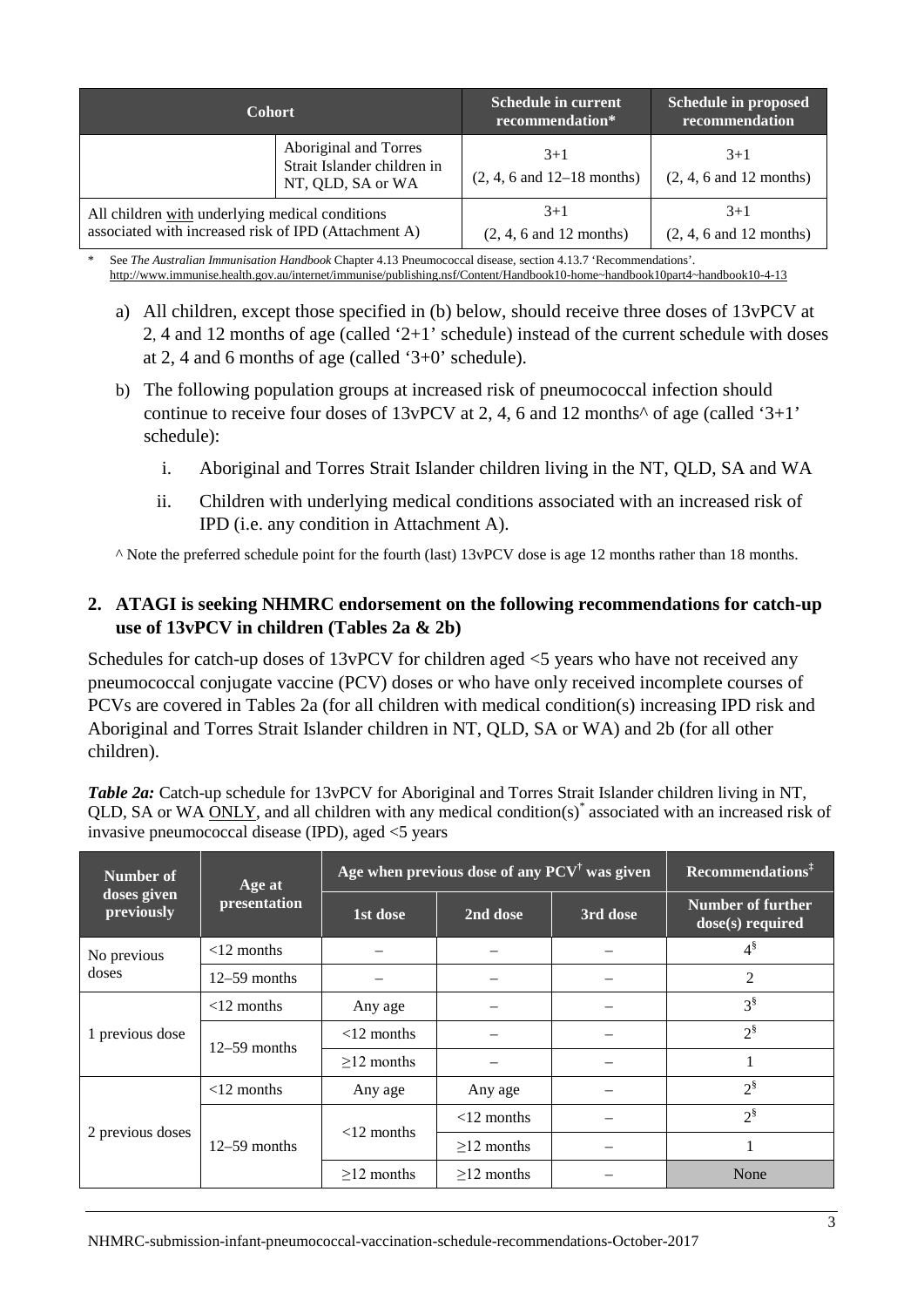| Number of                 | Age at         | Age when previous dose of any $PCV^{\dagger}$ was given | $\mathbf{Recommendations}^{\ddagger}$ |              |                                       |
|---------------------------|----------------|---------------------------------------------------------|---------------------------------------|--------------|---------------------------------------|
| doses given<br>previously | presentation   | 1st dose                                                | 3rd dose<br>2nd dose                  |              | Number of further<br>dose(s) required |
| 3 previous doses          | $<$ 12 months  | Any age                                                 | Any age                               | Any age      | 18                                    |
|                           | $12-59$ months | $<$ 12 months                                           | $<$ 12 months                         | Any age      |                                       |
|                           |                |                                                         | $>12$ months                          | $>12$ months | None                                  |

\* Recommendations for vaccination of haematopoietic stem cell transplant (HSCT) recipients differ: a separate table for revaccination following HSCT in children and adults will be included in upcoming updates to *The Australian Immunisation Handbook*.

Prior PCV doses may have been given as 7vPCV (e.g. from overseas), 10vPCV or 13vPCV. Use 13vPCV as the vaccine formulation for catch-up doses, regardless of which formulation of PCV the child received previously.

‡ Where possible, align doses with the standard schedule points at 2, 4 and 6 months of age for infants. The minimum interval between dose(s) is 1 month if aged <12 months, and 2 months if aged  $\geq$ 12 months.

The last dose should be given after the child reaches 12 months of age (as a booster dose) with a minimum interval of 2 months after the previous dose of PCV.

### *Table 2b:* Catch-up schedule for 13vPCV for all other children aged  $\leq$  5 years (not covered in Table 2a)

| Number of                 | Age at         | Age when previous dose of any PCV* was given | <b>Recommendation</b> <sup>†</sup> |                  |                                         |
|---------------------------|----------------|----------------------------------------------|------------------------------------|------------------|-----------------------------------------|
| doses given<br>previously | presentation   | 1st dose                                     | 2nd dose                           | 3rd dose         | Number of further<br>$dose(s)$ required |
| No previous               | $<$ 12 months  |                                              |                                    |                  | $3^{\ddagger}$                          |
| doses                     | $12-59$ months |                                              |                                    |                  | 1                                       |
| 1 previous dose           | $<$ 12 months  | $<$ 12 months                                |                                    |                  | $2^{\ddagger}$                          |
|                           | $12-59$ months | $<$ 12 months                                |                                    |                  | 1                                       |
|                           |                | $\geq$ 12 months                             |                                    |                  | None                                    |
| 2 previous doses          | $<$ 12 months  | $<$ 12 months                                | $<$ 12 months                      |                  | $1^{\ddagger}$                          |
|                           | $12-59$ months | $<$ 12 months                                | $<$ 12 months                      |                  | 1                                       |
|                           |                |                                              | $\geq$ 12 months                   |                  | None                                    |
| 3 previous doses          | $<$ 12 months  | $<$ 12 months                                | $<$ 12 months                      | $<$ 12 months    | $1^{\ddagger}$                          |
|                           | $12-59$ months | $<$ 12 months<br>$<$ 12 months               |                                    | $<$ 12 months    | None $\delta$                           |
|                           |                | Any age                                      | Any age                            | $\geq$ 12 months | None                                    |

Prior PCV doses may have been given as 7vPCV (e.g. from overseas), 10vPCV or 13vPCV. Use 13vPCV as the vaccine formulation for catch-up doses, regardless of which formulation of PCV the child received previously.

† Where possible, align doses with the standard schedule points at 2 months and 4 months of age for infants aged <5 months. The minimum interval between dose(s) is 1 month if aged <12 months, and 2 months if aged  $\geq$ 12 months.

‡ The last dose should be given after the child reaches 12 months of age (as a booster dose) with a minimum interval of 2 months after the previous dose of 13vPCV.

§ For children currently aged 13–59 months without an at risk condition who have previously completed 3 scheduled doses of 13vPCV in infancy, a 13vPCV booster dose may be given to maximize protective benefit for the individual, although it is not routinely recommended. If a child is to have this extra 13vPCV dose it should be given at least 2 months after the previous dose of 13vPCV.

#### **3. Research evidence**

#### **Recommendation 1: 13vPCV infant schedule**

ATAGI has been monitoring the number of notified IPD cases due to serotypes in 13vPCV occurring in three-dose recipients since the introduction of 13vPCV in mid-2011. By December 2015, it had become clear that the number of breakthrough cases in children receiving the 3+0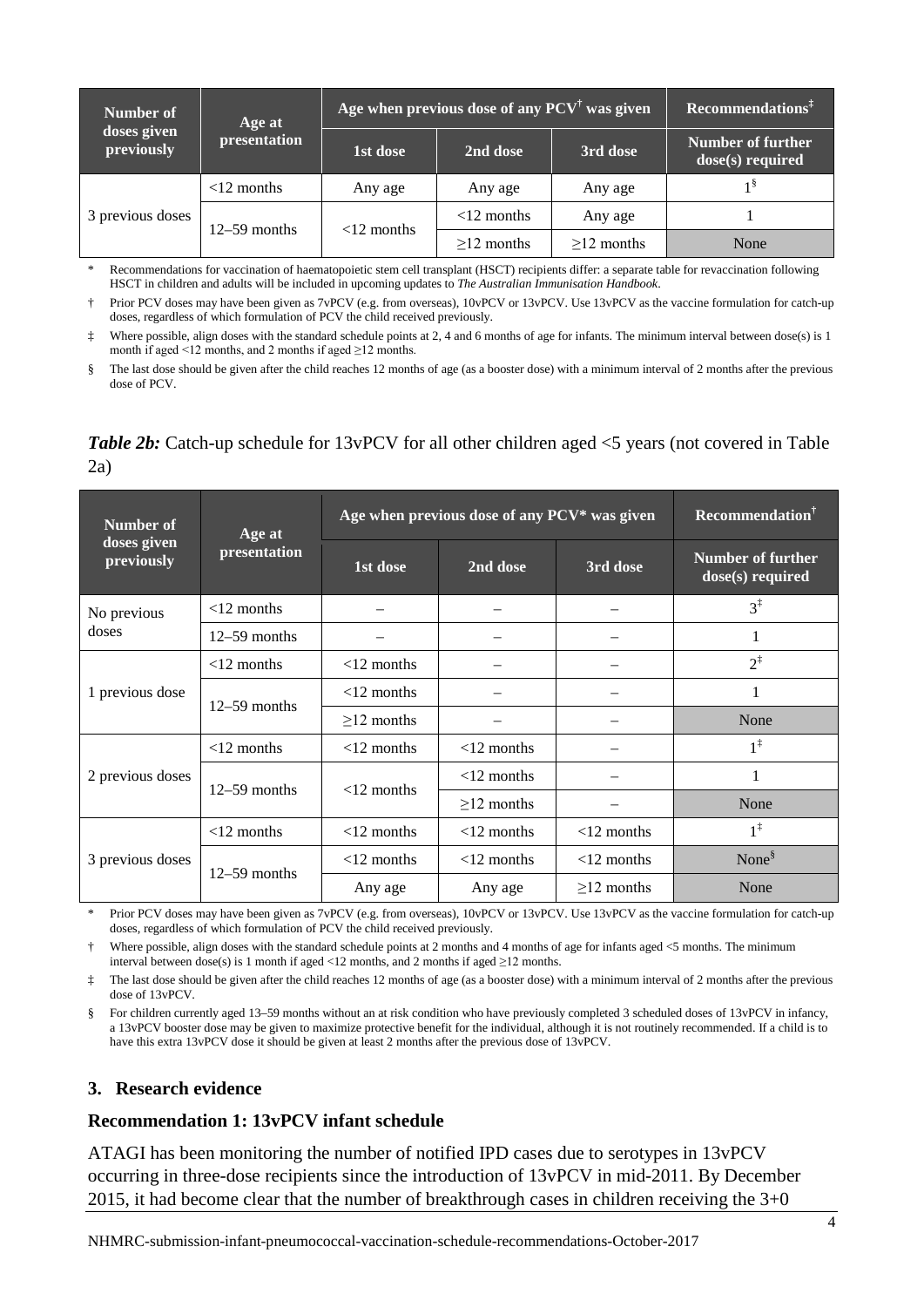schedule had steadily increased each year over the first 4 years of 13vPCV use on the National Immunisation Program (NIP). In 2015 alone, there were 41 cases of 13vPCV breakthrough disease, 5 more than the previous year. Breakthrough cases were predominantly due to serotypes 19A (57%) and 3 (27%). The majority (94%) of cases occurred in children aged 12 months or older (Table 3).

|                 | Age group (months) |           |           |           |           |              |  |
|-----------------|--------------------|-----------|-----------|-----------|-----------|--------------|--|
| <b>Serotype</b> | <12                | $12 - 24$ | $24 - 36$ | $36 - 48$ | $48 - 60$ | <b>Total</b> |  |
|                 |                    |           |           |           |           | 1            |  |
| 3               | 3                  | 15        | 8         | 3         |           | 29           |  |
| 6A              |                    |           | 1         |           |           | 1            |  |
| 7F              |                    |           |           |           |           | 1            |  |
| 19A             | $\overline{c}$     | 38        | 14        | 6         | 2         | 62           |  |
| 19F             | 2                  | 9         | 3         |           |           | 14           |  |
| <b>Total</b>    | 7(6%)              | 63(58%)   | 27(25%)   | 9(8%)     | $2(2\%)$  | 108 (100%)   |  |

*Table 3:* Age groups and serotypes of 13vPCV (3+0 dose) vaccine failures up to 31 December 2015

ATAGI has taken two approaches to evaluate this apparent increase.

- 1. Comparison of cases during the 13vPCV program with cases during the 2006–2012 7vPCV (the vaccine against pneumococcal disease used prior to 2011) program: 3+0 dose breakthrough cases during the 7vPCV era were relatively stable at an average of 4.6 per year, primarily due to serotype 19F.
- 2. Review of experience in countries with similar longevity of pneumococcal conjugate vaccine use and high quality surveillance but using alternate schedules for 13vPCV (3+1 in the USA and 2+1 in the UK): Published and unpublished data (provided in confidence by Public Health England [UK] and Centers for Disease Control and Prevention [USA]) were reviewed. The comparison across all three schedules showed better protection in children aged 1 year and older following schedules that included a booster dose in the second year of life. This is because immunity wanes following completion of the primary series; administration of a booster dose results in vigorous antibody responses that enhance the degree and duration of protection. This higher level of immunity achieved by second year of life boosting has also been associated with improved herd protection of older age groups.

Based on these considerations, the 2+1 schedule (doses at ages 2, 4 and 12 months) is the preferred option for the majority of the population (all children in ACT, NSW, TAS and VIC and non-Indigenous children in NT, QLD, SA and WA) as it is *rapidly implementable* given the number of total doses recommended would remain unchanged. Also, comparison of US and UK data suggested that the incremental benefit of a 3+1 schedule over the 2+1 schedule in preventing vaccine-type disease was minimal and likely to decrease over time.

# *Historical background to the 3+0 schedule*

The 3+0 schedule was introduced for non-Indigenous children without specific underlying medical conditions associated with increased risk of IPD in 2005. This decision was based on a lack of evidence of incremental benefit from a fourth dose in clinical trials and the much higher incidence of pneumococcal meningitis in the first year of life (i.e. focused on direct protective effects).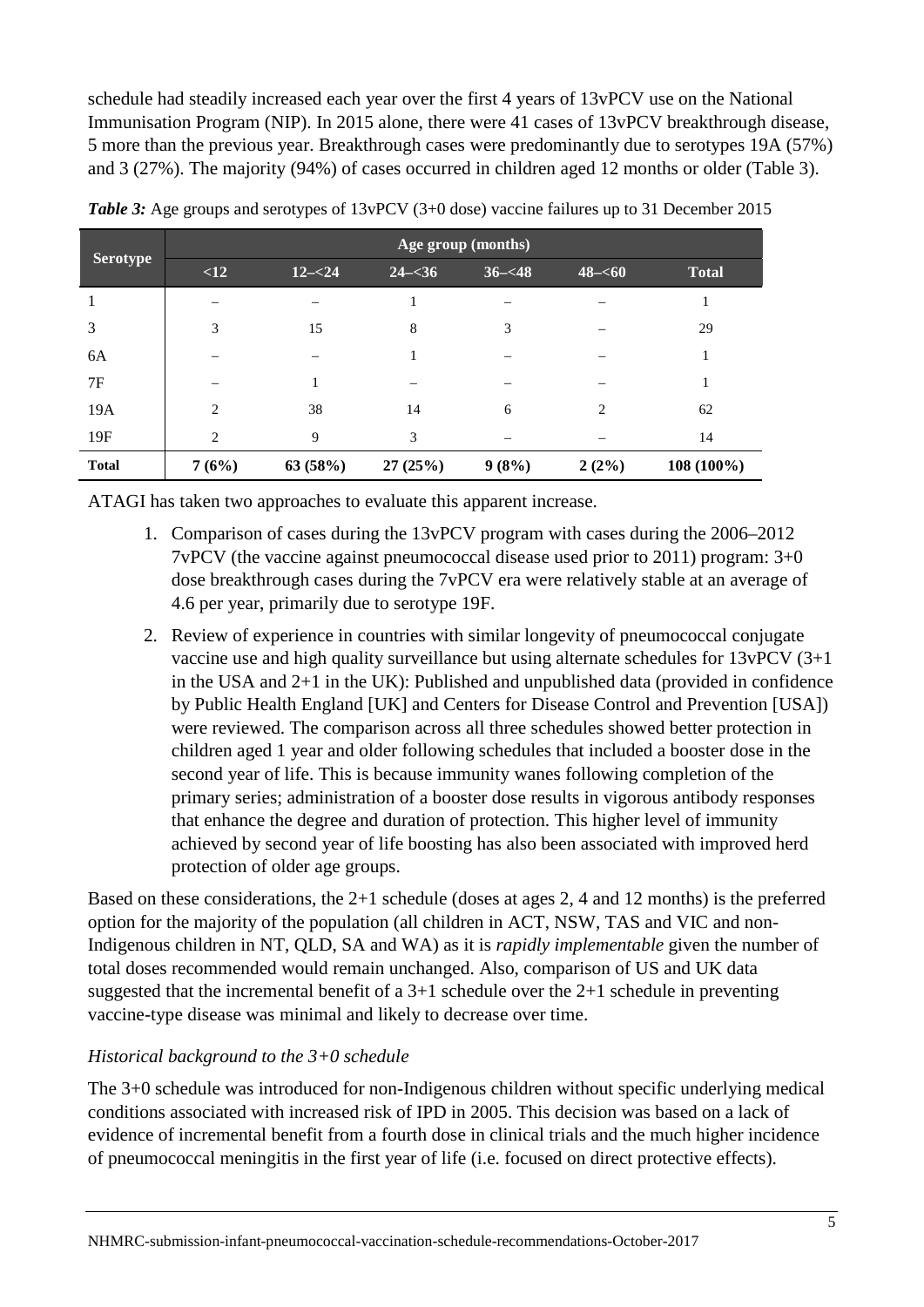In 2011, 13vPCV replaced 7vPCV in the childhood pneumococcal vaccination program under the NIP. After considering the evidence available at the time, the schedule of three primary doses (at 2, 4 and 6 months of age) without a second year of life booster dose (i.e. a 3+0 schedule) was maintained for non-Indigenous children without specific underlying medical conditions associated with increased risk of IPD.

A fourth dose (booster) of 13vPCV replaced the 23-valent pneumococcal polysaccharide vaccine (23vPPV) recommended for Aboriginal and Torres Strait Islander children living in the NT, QLD, SA and WA, and the fourth 13vPCV dose was also recommended to children with underlying atrisk conditions for IPD.

## *Impact of the use of 13vPCV in the 3+0 schedule in Australia on incidence of IPD in the population*

The introduction of 13vPCV resulted in a large reduction in the number of cases of IPD due to vaccine serotypes in all age groups.<sup>[3](#page-8-0)</sup> The rates of IPD due to the additional serotypes in 13vPCV that were not in the 7vPCV (13v-non7v serotypes) declined by 70% in children <2 years of age and by 49% in adults  $\geq 65$  years of age from 2009 to 2014.

The number of cases of meningitis due to 13yPCV serotypes in children between 6 and 12 months of age decreased from 10 cases in the 3 years before 13vPCV introduction to none in 2012–2014, confirming that the 3+0 schedule provided strong direct protection for infants against IPD.

*Potential impact of a change in the childhood 13vPCV schedule from 3+0 to 2+1*

# *a) Against breakthrough cases of IPD*

In a comparable period of 13vPCV use, the rate of breakthrough IPD in children  $\geq$ 12 months of age was substantially higher in Australian children (rate of 3.4 cases per 100,000) than in children in the UK (2+1 schedule, rate of 0.7 cases per 100,000).<sup>[4](#page-8-1)</sup> Extrapolation of 13vPCV breakthrough IPD case counts in the UK, following adjustment for birth cohort size, provides a crude estimate of expected breakthrough cases if a 2+1 schedule were to be used, instead of the current 3+0 schedule, in Australia (Table 4).

*Table 4:* Breakthrough cases of 13vPCV IPD in the UK and Australia\* – observed case counts from both populations, and imputed figures for the anticipated Australian experience using a 2+1 schedule based on UK incidence data

|                                                                 | Age $<$ 12 months                |                | Age $\geq$ 12 months             |                | <b>Total</b>                     |                |
|-----------------------------------------------------------------|----------------------------------|----------------|----------------------------------|----------------|----------------------------------|----------------|
| <b>Schedule</b>                                                 | <b>Severe</b><br>$IPD^{\dagger}$ | <b>All IPD</b> | <b>Severe</b><br>$IPD^{\dagger}$ | <b>All IPD</b> | <b>Severe</b><br>$IPD^{\dagger}$ | <b>All IPD</b> |
| AUS (observed, $3+0$ schedule)                                  |                                  | 7              | 24                               | 101            | 25                               | 108            |
| UK (observed, $2+1$ schedule)                                   | 19                               | 41             | 18                               | 28             | 37                               | 69             |
| AUS (imputed, $2+1$ schedule <sup><math>\ddagger</math></sup> ) | 8                                | 18             | 8                                | 12             | 16                               | 30             |
| AUS (difference between imputed)<br>and observed)               | $+7$                             | $+11$          | $-16$                            | $-89$          | $-9$                             | $-78$          |

\* Observation periods: for UK 2011–2014; for Australia 2012–2015

† Includes pneumococcal meningitis and pneumonia with empyema/effusion

 $\ddagger$  Crude extrapolation to estimate number expected if 2+1 schedule was used instead of 3+0 schedule in this period by accounting for the difference in birth cohort sizes of 700,000 in the UK and 300,000 in Australia  $\left[ n \times \frac{3}{7} \right]$ , rounded to nearest whole number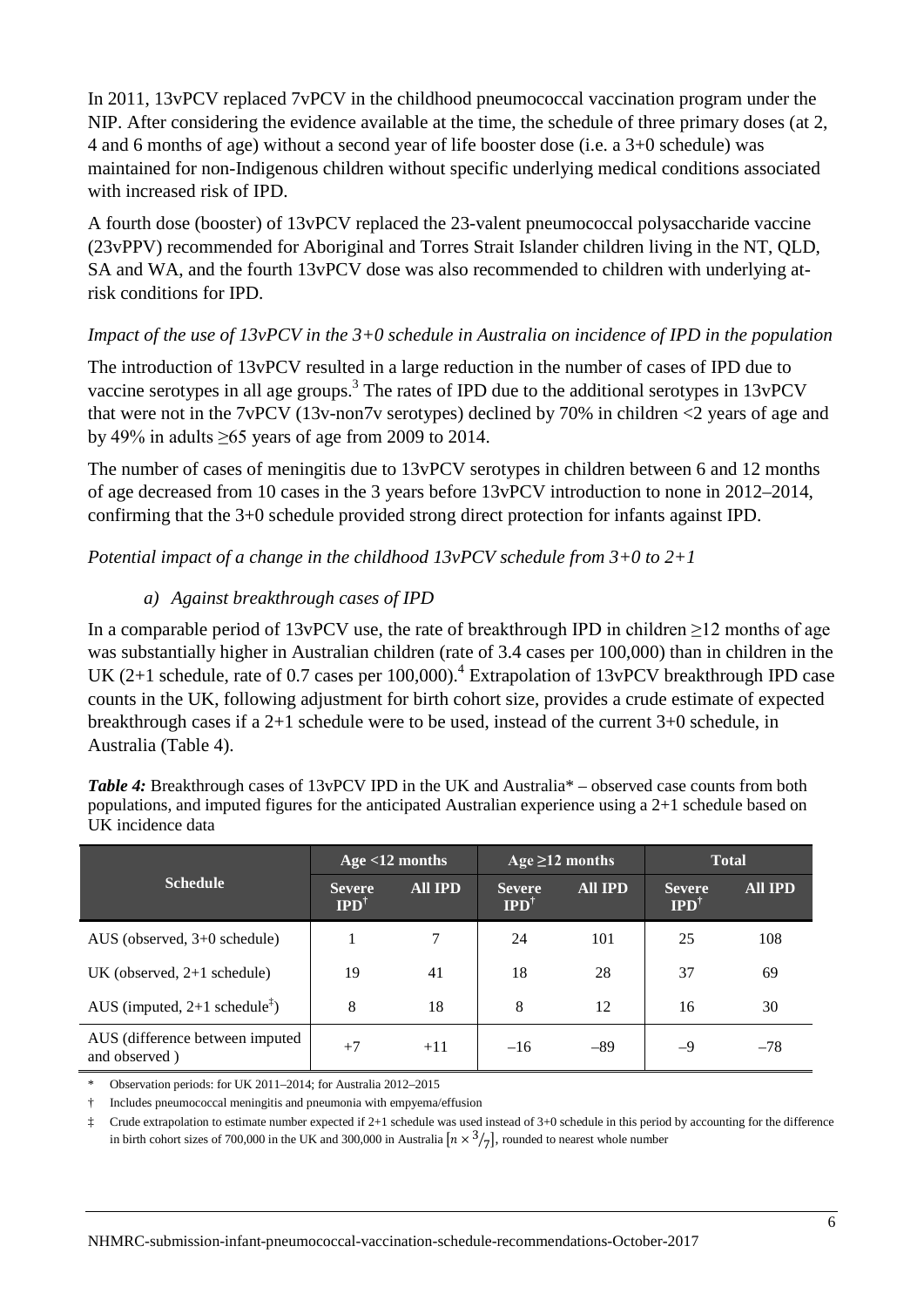Had a 2+1 schedule been used during the past 4 years for 13vPCV, it is estimated that a total of 78 additional cases of IPD in vaccinated children would have been averted. Among children aged  $\geq$ 12 months, 89 fewer cases of breakthrough IPD would have occurred over the 4-year period if a 2+1 schedule was used, with 16 (4 per year) being more severe disease (i.e. either pneumococcal meningitis or pneumonia with empyema).

Whereas a shift to a 2+1 schedule could have averted an estimated 89 cases among children aged ≥12 months, crude estimates suggest this may have been offset by 11 more breakthrough disease cases in infants between the ages of 6 months and 12 months (seven of these being severe disease) over 4 years. This translates to two additional cases of severe IPD per year in children <12 months of age among 300,000 children who would have received two doses by 6 months of age. It should be noted that these estimates do not consider the potential for improved herd protection following administration of a routine booster dose, which would be anticipated to reduce transmission and hence the number of cases across the age spectrum (see below).

# *b) Against population IPD incidence*

Although the reductions in incidence of IPD due to vaccine serotypes at population level following 13vPCV introduction is considerable in Australia, the impact in terms of proportional reduction in IPD incidence has been substantially greater in the UK (using a 2+1 schedule) over a similar period of vaccine use.

In the 2–4 years age group, the reduction in IPD due to 13v-non7v serotypes in Australia was statistically significantly less than that observed in the UK, after 5 years of 13vPCV use. The decline in 13v-non7v serotypes was also less in all adult age groups, especially in the 15–44 years age group. Among individual serotypes, only 19A IPD had significant reductions across all age groups in Australia, while in the UK, significant reductions were also seen in serotypes 7F and 3.

When age-specific reductions in IPD incidence rates in the UK (using a 2+1 schedule) were used to impute incidence rates in Australia, it was estimated that, had the 2+1 schedule been used in Australia over the same time period, a total of approximately 270 fewer cases of 13vPCV serotype IPD would have been observed in the fifth year after 13vPCV introduction.

# **Recommendation 2: 13vPCV catch-up schedule**

The recommended catch-up schedules for 13vPCV vaccinations for children who are unvaccinated or only partially vaccinated were revised using the same principles as for routine vaccinations (i.e. using 2+1 or 3+1 schedules in respective populations). ATAGI has focused on simplifying catch-up schedules, considering feedback received from providers, in order to improve compliance.

In clinical trials, among pneumococcal vaccine naïve toddlers, a single dose of 13vPCV at age 24– 72 months provided sufficient antibody responses for protection against IPD for each individual 13vPCV type. It is expected that toddlers aged 12–24 months without at-risk conditions would also develop adequate levels of antibodies for protection against vaccine-type IPD following a single 13vPCV dose. For children with increased risk of IPD, including Aboriginal and Torres Strait Islander children in NT, QLD, SA and WA, an additional dose is recommended due to the higher disease burden and the possibility of lower antibody responses.

# **4. Additional key information**

### **Benefits/Harms**

There are two key benefits from the proposed changes to the infant pneumococcal schedule: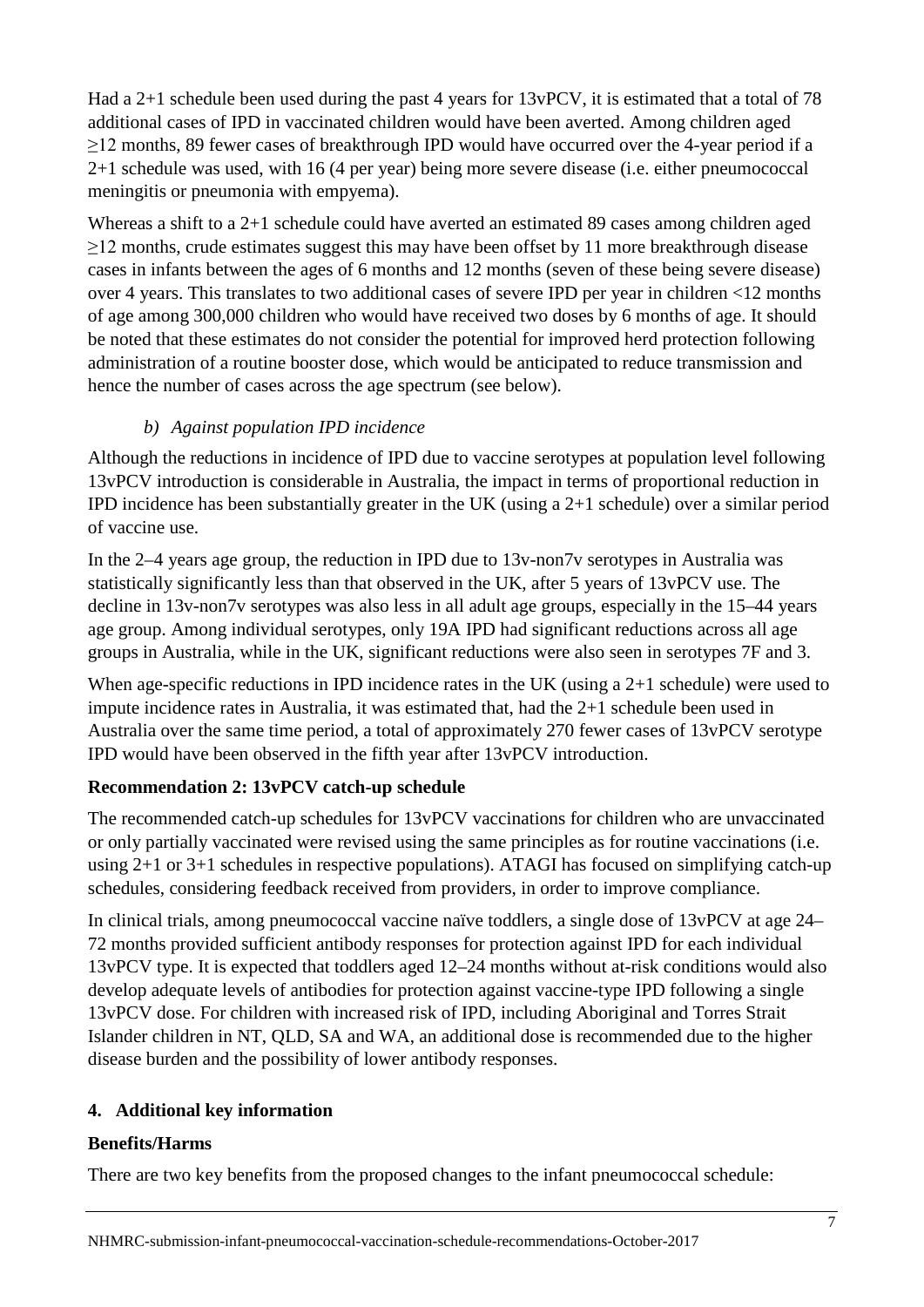- 1. Moving the third dose to 12 months of age will lead to an even greater reduction in IPD incidence in the second year of life with substantially fewer cases of breakthrough IPD overall.
- 2. A nationally consistent four-dose schedule for those with increased risk of IPD will support program delivery by enabling nationally consistent messaging and promotion for eligible cohorts and decreasing variation in practice in the national program.

There are two potential concerns that may arise from the proposed amendments to the infant pneumococcal vaccine schedule:

- 1. While there would be an overall decrease in breakthrough cases, there is a potential risk of vaccine-type IPD in children aged 6 to 12 months due to these children having received only two doses at 2 and 4 months (down from three doses). This risk is estimated to be small when considering the UK data; however, it is acknowledged that there are limitations in simplistic imputation of UK data to the Australian context.
- 2. While it is possible that children who are recommended to receive four doses (i.e. a  $3+1$ ) schedule that maintains a three-dose primary course in infancy) may miss the third dose provided at 6 months of age, it is not possible to quantify this risk. Moreover, this potential risk should be balanced against the existing risk that such children do not receive their currently recommended booster dose.

ATAGI recommends maintaining a 3+1 schedule for those children at highest risk of IPD and considers this is the best strategy to mitigate the risk of breakthrough IPD at the population level.

Overall, ATAGI's review of the evidence showed that the incremental benefit for all children of a 3+1 schedule over a 2+1 schedule in preventing vaccine-type disease would be low and the longer process required to change from a 3+0 to a 3+1 schedule would lead to significant delays in timely implementation of the booster dose. ATAGI will continue to closely monitor IPD surveillance data to identify any trends.

ATAGI has also considered the implication of adding a vaccination at the 12 month schedule point, where:

- Two vaccinations are currently administered to children without underlying risk factors (including both Aboriginal and Torres Strait Islander children and non-Indigenous children in some states [ACT, NSW, VIC, and TAS]);
- Three vaccinations are administered in Aboriginal and Torres Strait Islander children in NT, QLD, SA and WA; and
- Up to six vaccinations are administered to children in specific locations of Australia (e.g. Far North Queensland) and children with underlying at-risk conditions.

The proposed move to a  $2+1$  schedule would affect those children currently receiving two vaccinations at the 12 month schedule point. Children in the other cohorts above already receive a dose of 13vPCV at the 12 or 18 month schedule point.

# **5. Preference and values**

Over 90% of children aged 12 months of age are fully vaccinated which shows that parents value immunisation as a means of protecting their children's health. Parents place a high value on preserving their children's health and wellbeing and also to contributing to protecting the community's wellbeing through 'community immunity'.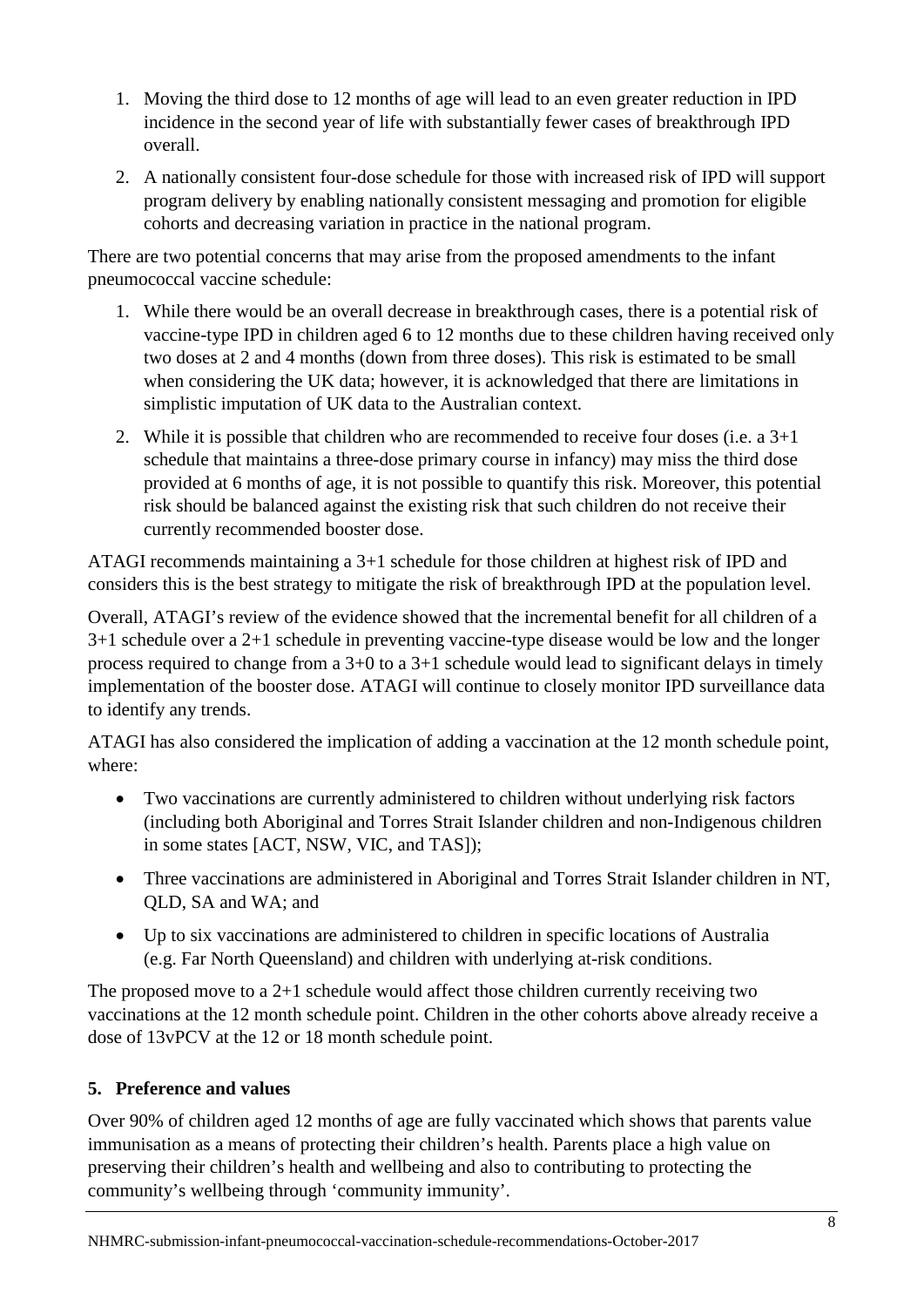Amending the infant pneumococcal vaccination schedule is anticipated to result in additional protection for individuals and the wider community, including those who are not vaccinated, which is considered consistent with parental and societal expectations of the NIP.

# **6. Resources and other considerations**

Product information for 13vPCV is available at: [https://www.ebs.tga.gov.au/ebs/picmi/picmirepository.nsf/pdf?OpenAgent&id=CP-2010-PI-07066-](https://www.ebs.tga.gov.au/ebs/picmi/picmirepository.nsf/pdf?OpenAgent&id=CP-2010-PI-07066-3&d=2017080816114622483) [3&d=2017080816114622483](https://www.ebs.tga.gov.au/ebs/picmi/picmirepository.nsf/pdf?OpenAgent&id=CP-2010-PI-07066-3&d=2017080816114622483)

The Pharmaceutical Benefits Advisory Committee (PBAC) has considered the use of 13vPCV in infants, including safety, efficacy and cost effectiveness: [http://www.pbs.gov.au/industry/listing/elements/pbac-meetings/psd/2010-](http://www.pbs.gov.au/industry/listing/elements/pbac-meetings/psd/2010-07/Pneumococcal_PREVENAR-13_PSD_Wyeth.pdf) [07/Pneumococcal\\_PREVENAR-13\\_PSD\\_Wyeth.pdf](http://www.pbs.gov.au/industry/listing/elements/pbac-meetings/psd/2010-07/Pneumococcal_PREVENAR-13_PSD_Wyeth.pdf)

# **Practical information**

The third dose of 13vPCV could be administered concomitantly with the other two NIP-funded vaccines given at 12 months of age: the first dose of mumps-measles-rubella (MMR) vaccine and the *Haemophilus influenzae* b–meningococcal C (Hib-MenC) combined vaccine.

It is important to ensure timeliness of the 13vPCV booster dose at age 12 months to avoid any potential compromise to protection by lengthening the window between the second dose and the booster dose.

Education and communication to providers needs to be managed carefully to ensure a smooth transition and to minimise any confusion around the new schedule requirements. The change needs to be communicated to the public with the rationale clearly explained.

The eligibility for a 2+1 schedule would be defined as all children that reach 6 months of age after the schedule change comes into effect. Accordingly a cut-off birth date would be specified to identify eligible children.

*The Australian Immunisation Handbook* would be updated in 2018 with the revised recommendations for catch-up doses in children who present without having completed the age appropriate course of 13vPCV. For those children at increased risk of IPD due to underlying medical conditions who are identified after 6 months of age, a corresponding 3+1 schedule would still be recommended.

# **References**

<span id="page-8-2"></span>1. Ingels H, Lambertsen L, Harboe ZB, Marquart HV, Konradsen H, Christensen JJ, Heilmann C. Recurrent invasive pneumococcal disease in children: epidemiological, microbiological, and clinical aspects from a Danish 33-year nationwide survey (1980-2013). *Scand J Infect Dis* 2014;46:265-71.

<span id="page-8-3"></span>2. Alsina L, Basteiro MG, de Paz HD, Inigo M, de Sevilla MF, Trivino M, Juan M, Munoz-Almagro C. Recurrent invasive pneumococcal disease in children: underlying clinical conditions, and immunological and microbiological characteristics. *PLoS ONE* 2015;10:e0118848.

<span id="page-8-0"></span>3. Jayasinghe S, Menzies R, Chiu C, Toms C, Blyth CC, Krause V, McIntyre P. Long-term Impact of a "3 + 0" Schedule for 7- and 13-Valent Pneumococcal Conjugate Vaccines on Invasive Pneumococcal Disease in Australia, 2002–2014. *Clinical Infectious Diseases* 2017;64:175-83.

<span id="page-8-1"></span>4. Oligbu G, Collins S, Andrews N, Sheppard C, Fry N, Slack M, Burrow R, Ladhani SN. Characteristics and serotype distribution of childhood cases of invasive pneumococcal disease following pneumococcal conjugate vaccination in England and Wales, 2006-14. *Clinical Infectious Diseases* 2017.